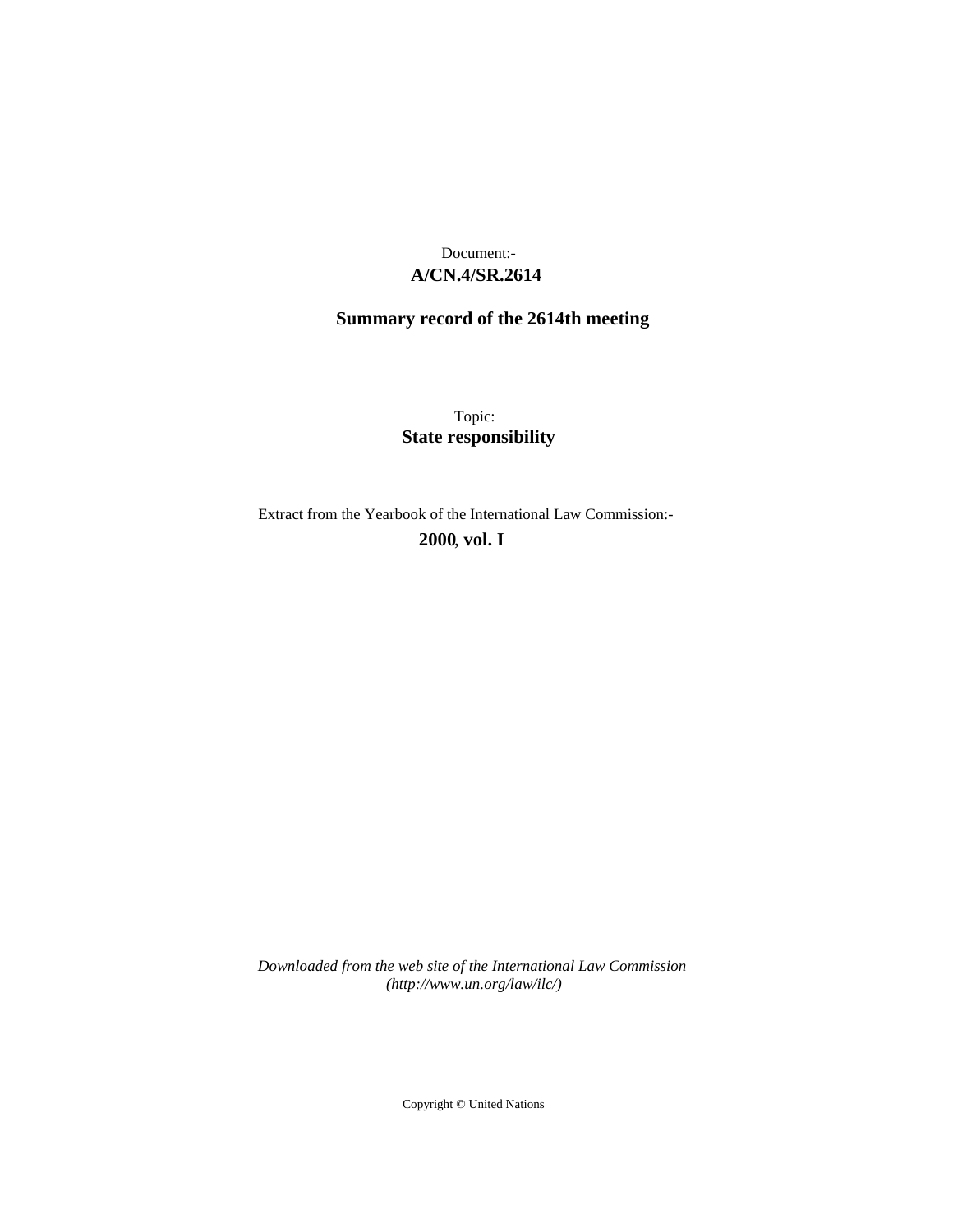that subject might be better placed in Part Two bis, on the implementation of State responsibility.

59. While the division of the current draft into Part Two and Part Two bis was an excellent idea, it nonetheless called for some comment. He was not enamoured of the title of Part Two, "Legal consequences of an internationally wrongful act of a State", as it applied equally well to Part Two bis. "The implementation of State responsibility" (Part Two bis), including possible recourse to countermeasures, was also a legal consequence of an internationally wrongful act. Perhaps an enumerative title like "Reparation and obligation of performance" might be preferable for Part Two.

60. Part Two bis ought to have contained articles on diplomatic protection, an issue central to the implementation of State responsibility where injury was caused to a person other than a subject of international law, but since diplomatic protection was being treated as a separate topic, there could be no question of re-including it in Part Two bis. Nevertheless, he strongly urged the Special Rapporteur to think about proposing a draft "without prejudice" provision referring to diplomatic protection. The natural place for that clause would be in chapter I of Part Two bis.

*The meeting rose at 1 p.m.*

—————————

#### **2614th MEETING**

*Wednesday, 3 May 2000, at 10.05 a.m.*

*Chairman*: Mr. Chusei YAMADA

*Present*: Mr. Addo, Mr. Baena Soares, Mr. Brownlie, Mr. Crawford, Mr. Dugard, Mr. Economides, Mr. Gaja, Mr. Galicki, Mr. Goco, Mr. Hafner, Mr. He, Mr. Idris, Mr. Illueca, Mr. Kabatsi, Mr. Kamto, Mr. Kateka, Mr. Kusuma-Atmadja, Mr. Lukashuk, Mr. Pellet, Mr. Sreenivasa Rao, Mr. Rodríguez Cedeño, Mr. Rosenstock, Mr. Simma, Mr. Tomka.

### State responsibility<sup>1</sup> (*continued*) (A/CN.4/504, sect. A, **A/CN.4/507 and Add.1–4,<sup>2</sup> A/CN.4/L.600)**

————–

[Agenda item 3]

THIRD REPORT OF THE SPECIAL RAPPORTEUR (*continued*)

The CHAIRMAN extended a warm welcome to Mr. Idris, who had been newly elected as a member of the Commission, and invited the members of the Commission to continue their consideration of the third report of the Special Rapporteur (A/CN.4/507 and Add.1–4).

2. Mr. IDRIS thanked the Chairman and said that, owing to the spectacular development of information technologies and world trade, the Commission's role in the codification and progressive development of international law was more important than ever before.

3. In recent years, the Commission had studied important topics such as the establishment of an international criminal court, the draft Code of Crimes against the Peace and Security of Mankind, jurisdictional immunities of States and their property and State responsibility. It had also made tangible progress on reservations to treaties, unilateral acts of States, prevention of transboundary damage and diplomatic protection. He intended to participate actively in the Commission's work in all fields of international law and believed it should tackle new topics, such as information technologies.

4. Mr. PELLET, replying to comments by two members of the Commission who thought that the term *préjudice* was better than the term *dommage*, said that, in international law, the two terms were synonymous.

5. Continuing with his comments (2613th meeting) on the third report of the Special Rapporteur, he said that, as it stood, Part Two of the draft articles was a failure compared with Part One, which was undeniably a success. The Special Rapporteur recognized that Part Two needed to be fully revised. In paragraph 8 of his report, the Special Rapporteur had stated that Part Two had been formulated on the basis of detailed and careful reports of the previous Special Rapporteur. He himself did not share that view. The previous Special Rapporteur, Mr. Gaetano Arangio-Ruiz, had greatly neglected the technical aspects of reparation and he earnestly hoped that, particularly in chapter II of Part Two, the current Special Rapporteur would propose much more specific and detailed articles on the forms and modalities of reparation, including its purpose, particularly compensation for *lucrum cessans*, and the means of calculating the amount and possible interest payments, on which the draft as it stood said nothing. States needed to know when they had to make interest payments and required general guidelines for calculating them. The more detailed provisions which the Special Rapporteur undertook to provide in paragraph 19 of the report would therefore be welcome.

6. With regard to reparation in cases of a plurality, not of injured States, an issue dealt with in article 40, but of authors of an internationally wrongful act, as covered in paragraphs 31 to 37 of the report, he had identified a number of weaknesses. Paragraph 37 stated that the case where concurrent acts of several States together caused injury was dealt with in further detail below; but it was not; the problem was not analysed further on in the report. He therefore hoped that the Special Rapporteur would take up the major issue of joint and several responsibility in international law. That was a very important and real

<sup>1</sup> For the text of the draft articles provisionally adopted by the Commission on first reading, see *Yearbook . . . 1996*, vol. II (Part Two), p. 58, chap. III, sect. D.

<sup>2</sup> Reproduced in *Yearbook . . . 2000*, vol. II (Part One).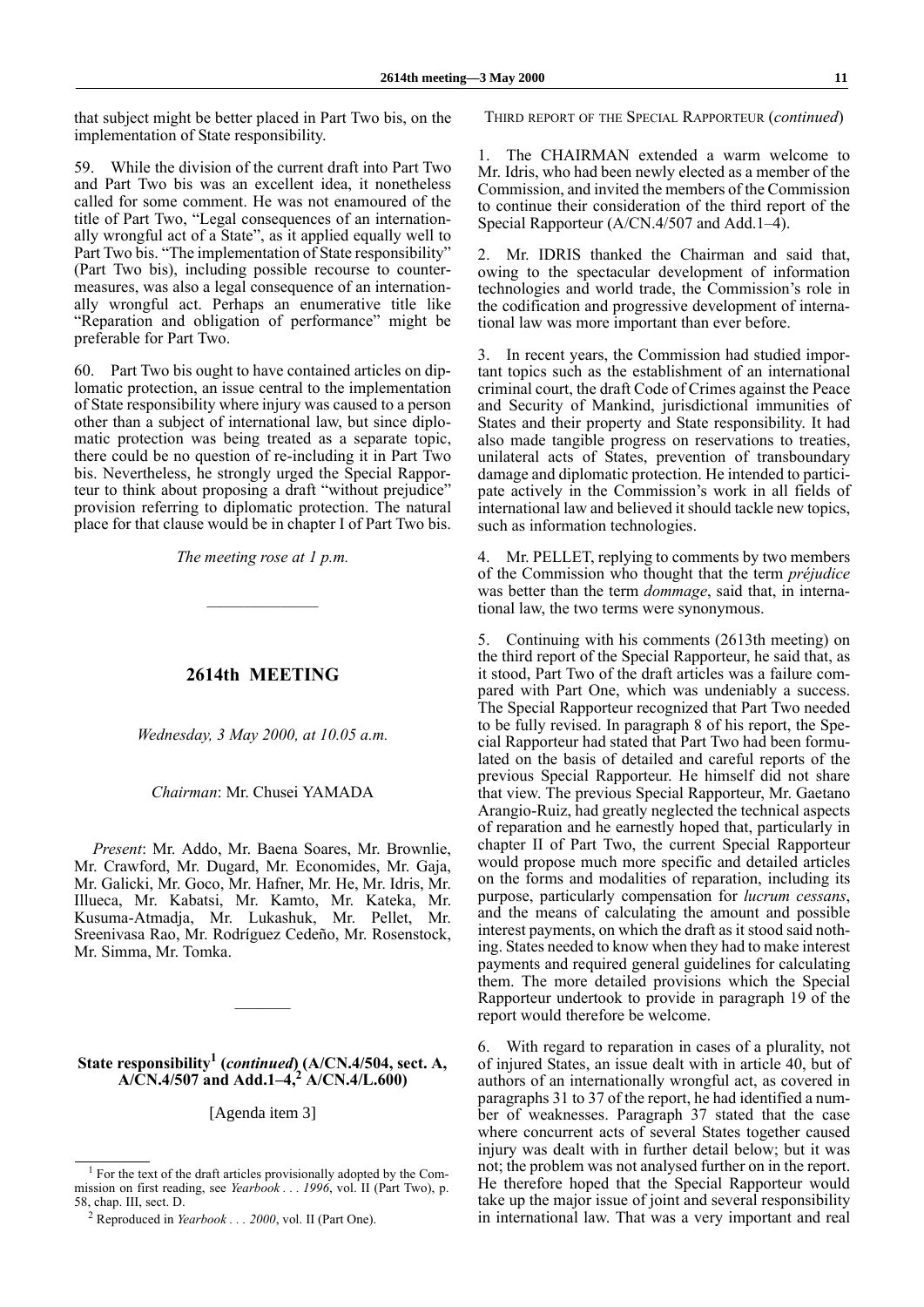problem, as demonstrated by the cases heard by ICJ, such as the *East Timor* case and the case concerning *Military and Paramilitary Activities in and against Nicaragua*. In a draft on State responsibility, it was essential that the articles themselves should clearly answer the question whether there was a distinction in international law between joint responsibility and several responsibility.

In his view, the Special Rapporteur referred incorrectly in paragraphs 39, 50 and 53 of the report to a "secondary" obligation or consequence. It would be better to refer to a "derived" obligation or consequence. The entire law of responsibility was made up of secondary norms and the rules applicable to responsibility were, by extension, secondary. However, it served no purpose to say that the consequences of a breach were secondary; they flowed or were derived—from secondary norms. For the sake of clarity, terms that complicated matters unnecessarily should not be used in the commentaries to articles.

Turning to the draft articles proposed by the Special Rapporteur, he said that he had no problem with article 36, but, as he had noted the day before, the issues dealt with in Part Two bis were also among the consequences of an internationally wrongful act, with the possible exception of countermeasures, which were the consequence of the absence of reparation, non-cessation or the non-performance of an obligation. In a way, they were derived consequences. On the other hand, the possibility of invoking responsibility provided for in chapters I and III of Part Two bis was very definitely one of the consequences of an internationally wrongful act. The problem with the title of Part Two bis to which he had drawn attention was thus also to be found in the drafting of article 36.

Article 36 bis was very well presented in paragraph 50 and he found it satisfactory, particularly for the reason stated in paragraph 50 (*c*): a State must not be able to "buy back" a wrongful act or conduct contrary to international law.

10. He was somewhat sceptical, however, about the general obligation to provide assurances and guarantees of non-repetition. It was very difficult to express such an abstract idea. He did not object to that provision, but it had very little basis in international law and he suspected that it was not realistic. In any event, if the Commission decided to retain article 36 bis, paragraph 2 (*b*), it would have to specify the cases in which that so-called obligation actually existed.

11. Article 37 bis appeared to be excellent, provided that "the following articles" to which it referred clearly indicated the cases in which reparation was payable jointly or severally. The problem of joint or several responsibility should be dealt with in the articles and not just in the commentaries.

12. He was less sceptical than the Special Rapporteur about the usefulness of article 38. As shown by paragraphs 60, 61 and 65 of the report, general consequences were not absent from the draft, but article 38 did not state that it was the general consequences not provided for by the draft articles that continued to be governed by custom. It said that customary rules continued to be applicable in situations that were not covered by the draft articles. In any draft, it was reasonable to refer to custom in order to show clearly that the draft was not in any event only of a residual nature. He therefore considered that the article should be retained, all the more so as Part Two had so many shortcomings. He hoped that the Special Rapporteur would do everything possible to remedy those shortcomings, but he doubted that he would succeed in codifying everything and covering every circumstance. Article 38 should therefore be retained. Like the Special Rapporteur, however, he thought that it should be placed in the part on general provisions, because the principle it embodied applied to the draft as a whole.

13. Mr. CRAWFORD (Special Rapporteur) requested the members of the Commission to limit their comments to the first four articles, as Mr. Pellet had done. Once the debate on those articles had been completed, they could then be referred to the Drafting Committee.

14. Mr. BROWNLIE said that, since the subject was an extremely difficult one, the Special Rapporteur's work was of great assistance in that it helped to establish parameters and to see what the problems were. He supported the Special Rapporteur's proposals on the placement of articles and the need for a Part Four.

15. He had some general concerns, however, about the current state of the work on Part Two of the draft articles on State responsibility. It seemed to him, both from the doctrinal point of view and in terms of how the law worked, that the content of principles relating to remedies—compensation, restitution, remoteness of damage—was necessarily determined by primary rules. The Commission therefore had to take great care with how the articles were formulated. He was suggesting not that it was necessary to stay away from the subject of remedies, but rather, that the Commission must be careful not to formulate what appeared to be general rules when in fact it was only listing optional remedies. Unlike Mr. Pellet, he thought the Commission must avoid over-elaborating on the topic. In the context of reparation as a general topic, he thought that restitution was clearly not a general consequence of a wrongful act. It was an optional remedy whose applicability depended on the particular context, which itself was determined by primary rules. By way of illustration, he referred to the legality or otherwise of confiscation or expropriation of foreign property by a State. Expropriation could be illegal only *sub modo*. For example, expropriation for a public purpose, which was prima facie lawful, became unlawful if appropriate compensation was not provided. Expropriation could also be illegal per se—for example, if it was carried out on what were clearly racial grounds or if it was in breach of some fundamental principle of human rights. In such cases, the absence of compensation was simply an aggravation of the illegality, not a condition for it. It was probable that restitution would apply to the second category as a remedy, but not to the first. There were other contexts in which it was perfectly clear that the "geography of primary rules", i.e. the precise legal context, would determine whether compensation or restitution was the appropriate remedy. The Commission could not possibly make a catalogue of cases where restitution would be appropriate and compensation would not be. The drafting of article 37 bis might have to be analysed to see whether it implied that restitution was a generally applicable rem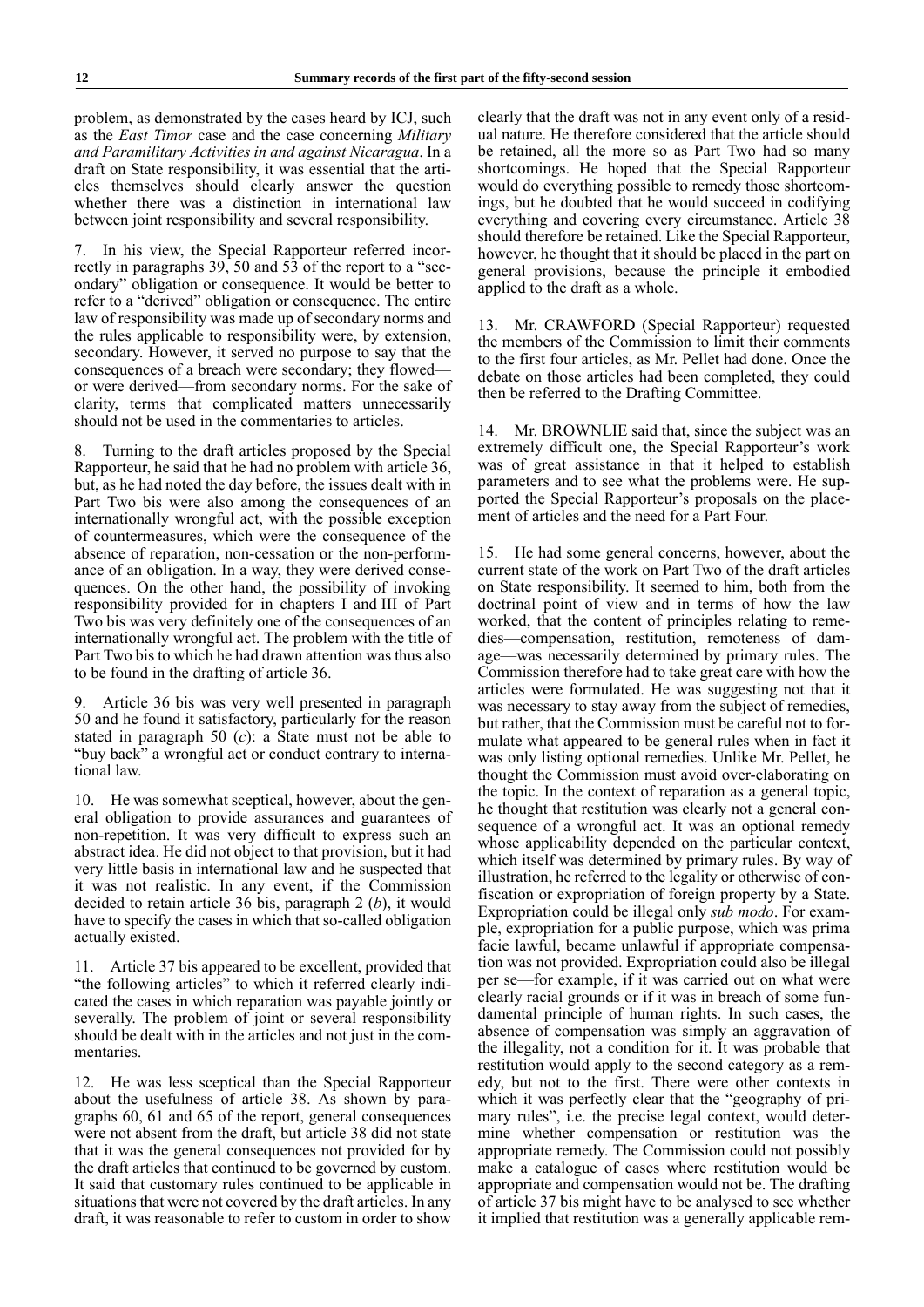edy. The commentary, if necessary, should provide the required clarification.

16. One question directly related to the general problem of reparation dealt with in article 37 bis was that of the cessation of the wrongful act, dealt with in article 41 adopted on first reading. The Special Rapporteur rightly pointed out in paragraph 50 of his report that the cessation of a continuing wrongful act could be seen as a function of the obligation to comply with the primary norm. On that view, it was not a secondary consequence of a breach of an international obligation and it had no place in the draft articles. Nonetheless, the Special Rapporteur then made a good pragmatic case for including cessation in Part Two of the draft. Unfortunately, that did not resolve the analytical problem, i.e. apart from the exclusively judicial sphere in which "cessation" could be called for by a court by way of an injunction (as in the case concerning *Military and Paramilitary Activities in and against Nicaragua*), the concept could be linked in general international law to the "consequences of an internationally wrongful act" only by means of a somewhat artificial construct. Consequently, the text should at least avoid any reference to "cessation of a continuing wrongful act". Not only was the concept of a continuing wrongful act in itself difficult to pinpoint and use, but the obligation of cessation also applied when there was a series of instantaneous acts.

17. The question of reparation was also related to that of a causal link and the intention underlying the wrongful act. Clearly, a State committing the violation could not incur the same degree of responsibility for a wrongful act that was intentional as for one that resulted from pure negligence. But, once again, that directly concerned the area of primary rules and so-called "universal" assertions should be avoided.

18. Lastly, with regard to appropriate assurances and guarantees of non-repetition, which the Special Rapporteur dealt with in paragraphs 53 to 59 of his report, he would like to know what their actual place was in the current State practice. They seemed directly inherited from nineteenth-century diplomacy. Even if they were accepted in principle, today their appropriateness and applicability varied greatly with the particular legal context. That did not mean that those questions should not be touched on in the framework of reparation, but the relevant provisions had to be worded in very flexible and general terms.

19. Mr. SIMMA said that the Commission should not rush through the adoption of unsatisfactory texts merely in order to complete the consideration of the second reading of the draft articles by its fifty-third session, in 2001. The draft articles of Part Two adopted on first reading had not been considered with anywhere near the same care as those of Part One. In particular, the question of the violation of multilateral obligations should be the subject of an in-depth discussion. The drafting of the commentary was still in the embryonic stage. It would certainly be preferable to extend the completion of the draft articles in a truly satisfactory manner into the new quinquennium than to repeat what had happened at first reading. If the Commission wanted to finish its work at the next session, it would have to come up with a complete draft by August because the fifty-fifth session of the General Assembly would be the last opportunity for the Commission to obtain feedback from the Sixth Committee on a great number of vital questions still in abeyance, such as multilateral injury, countermeasures and dispute settlement. These issues were too important to be waved through. In the introduction of his report, the Special Rapporteur had again noted the correspondence between the draft articles of Part Two and those of Part One, which set out general secondary rules on State responsibility, and he had spoken of "reflexive" articles. But although that correspondence was real and the two sets of articles were counterparts, it was important to avoid conclusions that might prove premature. For instance, if the Commission decided to include the *exceptio inadimpleti contractus* in the draft—something the Commission should, in his view, refrain from doing—the "reflexive" character of the rules might lead to the possibility for States to reciprocally emancipate each other from these rules altogether.

20. With regard to methods, he agreed with Mr. Pellet on the desirability of re-examining the approach of having a Part Two and a Part Two bis. As to the articles themselves and the new wording proposed by the Special Rapporteur, he had no objection to article 36 or to the deletion of article 42, paragraph 3, although the issue should no doubt eventually be reconsidered in connection with countermeasures. The problem of the proportionality of countermeasures or the limitations which respect for human rights imposed on countermeasures would inevitably require a more in-depth discussion. He was thinking in particular of the consequences for the Iraqi population of the sanctions imposed on Iraq by the Security Council.

21. He agreed with the Special Rapporteur's suggestion that cessation should be placed in a *chapeau* and that that concept should be linked with appropriate assurances and guarantees of non-repetition. Unlike Mr. Pellet and Mr. Brownlie, who had questioned the desirability of including appropriate assurances and guarantees of non-repetition in the draft, he thought that they had their place in a judicial context and he referred the Special Rapporteur to the WTO Panel's decision on Section 301 of the United States Trade Act of  $1974$ <sup>3</sup> If the legislation of a State allowed repeated violations of international law, it made sense for an international court to grant a guarantee of non-repetition. He agreed that the wording "where appropriate" might be too loose, leaving loopholes particularly in favour of references to internal law. One solution, as proposed in the Sixth Committee by the Czech Republic, would be to replace the words "where appropriate" in article 46 by the words "if the circumstances so require".

22. The problem posed by article 38 regarding the application of customary international law might be solved in two ways: the general tenor of the article could be retained, provided that reference was made not only to the provisions of Part Two, but also to those of Part One of the draft articles on State responsibility. Moreover, article 38 would be better placed in the preamble, as had been done with other conventions. Unlike the Special Rapporteur, he did not think it needless to add a saving clause, which might be modelled, for example, on article 73 of the 1969 Vienna Convention.

<sup>3</sup> See WTO, report of the Panel on *United States—Sections 301–310 of the Trade Act of 1974* (document WT/DS152/R of 22 December 1999); reproduced in ILM, vol. XXXIX (March 2000), p. 452.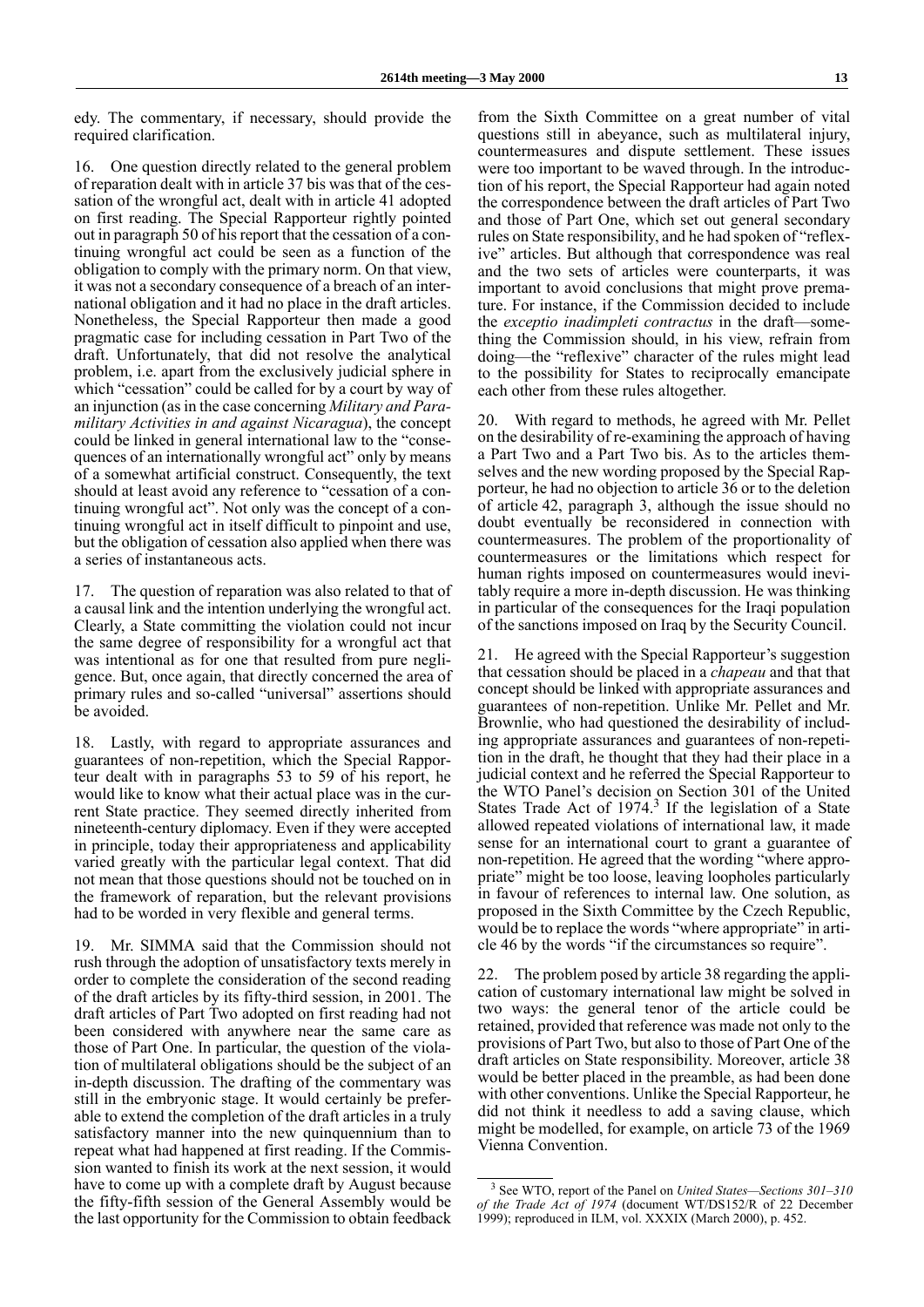23. Notwithstanding the Chairman's recommendation that article 40 should be put aside for the time being, he wanted to make several introductory comments on that provision for fear of not having the opportunity to return to it later. Article 40 concerned the entitlement to invoke the consequences of State responsibility. As a preliminary comment, he had considerable difficulties with the Special Rapporteur's piecemeal approach to the topic at hand, because it was very difficult to consider the subject matter of article 40 adequately without knowing how the Special Rapporteur would take the multilateralization of injury into consideration in his treatment of the range of remedies and, particularly, with regard to countermeasures. In table 2, in paragraph 116 of the third report, the Special Rapporteur provided an outline, but clearly all the problems had not been resolved. For example, in the last item in that table, it was stated that under certain conditions countermeasures could be adopted by agreement between all States. He challenged the members of the Commission to come up with a single example where all States in the world would agree on sanctions or countermeasures following a breach of an obligation *erga omnes*. Again, according to that item, in case of well-attested gross breaches, all States were to be entitled to resort to countermeasures. The phrase used by the Special Rapporteur reminded one of the magic formula of resolution 1503 (XLVIII) of 27 May 1970 of the Economic and Social Council—an unfortunate precedent in a way, because this procedure had turned out so cumbersome and politically charged that it almost amounted to a fraud.

24. He said the contours of the new regime replacing draft article 19 were satisfactory but again, until the current time only contours were visible and the concepts of *jus cogens* and obligations *erga omnes* had, to use a metaphor coined by Mr Brownlie, remained pretty much in the garage. In this context he could not but regard it as an element of retributory justice that the Special Rapporteur, who, with reference to the *East Timor* case, had tried to lock the garage door, as it were, saw himself confronted with the task of defending those concepts and implementing them in the context of State responsibility.

25. The vagueness of the concepts of *jus cogens* and obligations *erga omnes* might be tolerable in the law of treaties, where their consequences were isolated and where some procedural safeguards had been provided. Indeed, that was why the car had hitherto remained in the garage. However, State responsibility was a much more dangerous vehicle and, in a way, the moment of truth for those notions. Again, as far as he was concerned, he agreed with the general direction of the report; the Special Rapporteur appeared to steer clear of the Charybdis of positing multilateral responsibility as one vis-à-vis an "international community" that had no Claimant status, and the Scylla of too generously handing out entitlements to everybody, irrespective of closeness to breaches of international law.

26. Draft article 40 constituted the gate to this difficult terrain. As the Special Rapporteur had had scathing criticism for article 40 as adopted on first reading, he in turn thought that he could be a little critical of the Special Rapporteur's article 40 bis. The new draft article had several flaws. The first was structural. Not only did the title "Right of a State to invoke the responsibility of another State" not

really correspond to the content of the article, but there was no logical link between the first two paragraphs, which dealt successively with the definition of the "injured State" and with the conditions under which a State had a "legal interest" in the performance of an international obligation to which it was a party. But the concepts of a State being injured and a State having a legal interest did not really belong together. They belonged to different categories. The notion of "legal interest" had to be understood in a broader sense than had the Special Rapporteur: an interest was protected by law and was thus turned into a right. Thus, his interpretation of the judgment of ICJ in the *Barcelona Traction* case differed substantially from that of the Special Rapporteur. There was nothing on page 32 (para. 97) of that judgment that rendered the Special Rapporteur's reading the cogent one.

27. He wanted to conclude his comment on draft article 40 with a constructive proposal. Why not cut the Gordian knot and get rid of the notion of "injury" as the legal trigger to invoking State responsibility altogether? In his view, the notion of "injury" as such a trigger had become as useless and meaningless as the concept of "damage". The broadening of "damage" to "legal damage" had been coupled to a respective broadening of "injury" to a point where everybody was injured somehow through every violation of international law—and thus lead *ad absurdum*. He therefore suggested that the Special Rapporteur's proposed title of article 40 bis should be retained but that the introductory words of paragraph 1 should be replaced by the following: "For the purposes of these draft articles, a State has the right to invoke the responsibility of another State if . . .". Paragraph 1, subparagraphs (*a*) and (*b*), could then be adopted as proposed by the Special Rapporteur.

28. Paragraph 2 might begin with the following words: "In addition, for the purposes of these draft articles, a State may invoke certain consequences of internationally wrongful acts in accordance with the following articles", after which paragraph 2, subparagraphs (*a*) and (*b*), as proposed by the Special Rapporteur could follow.

29. The text of article 41 might be amended accordingly. He said he would submit a written version of his proposal for discussion at the next meeting on the topic.

30. Mr. BROWNLIE, speaking on a point of order, said that Mr. Pellet and he had obeyed the Chairman's injunction not to touch on article 40, although they both had extensive views on it. As Mr. Simma had disregarded that recommendation, he asked the Chairman either to open the discussion on article 40 or to reiterate more firmly his recommendation not to comment on it for the time being.

31. Mr. CRAWFORD (Special Rapporteur) noted that there had never been a substantive discussion on article 40.

32. The CHAIRMAN said that the members of the Commission would have the opportunity to have a thorough discussion of article 40 in due course; he asked them to confine themselves for the time being to articles 36, 36 bis, 37 bis and 38.

33. Mr. GAJA congratulated the Special Rapporteur on his impressive third report, which he largely endorsed,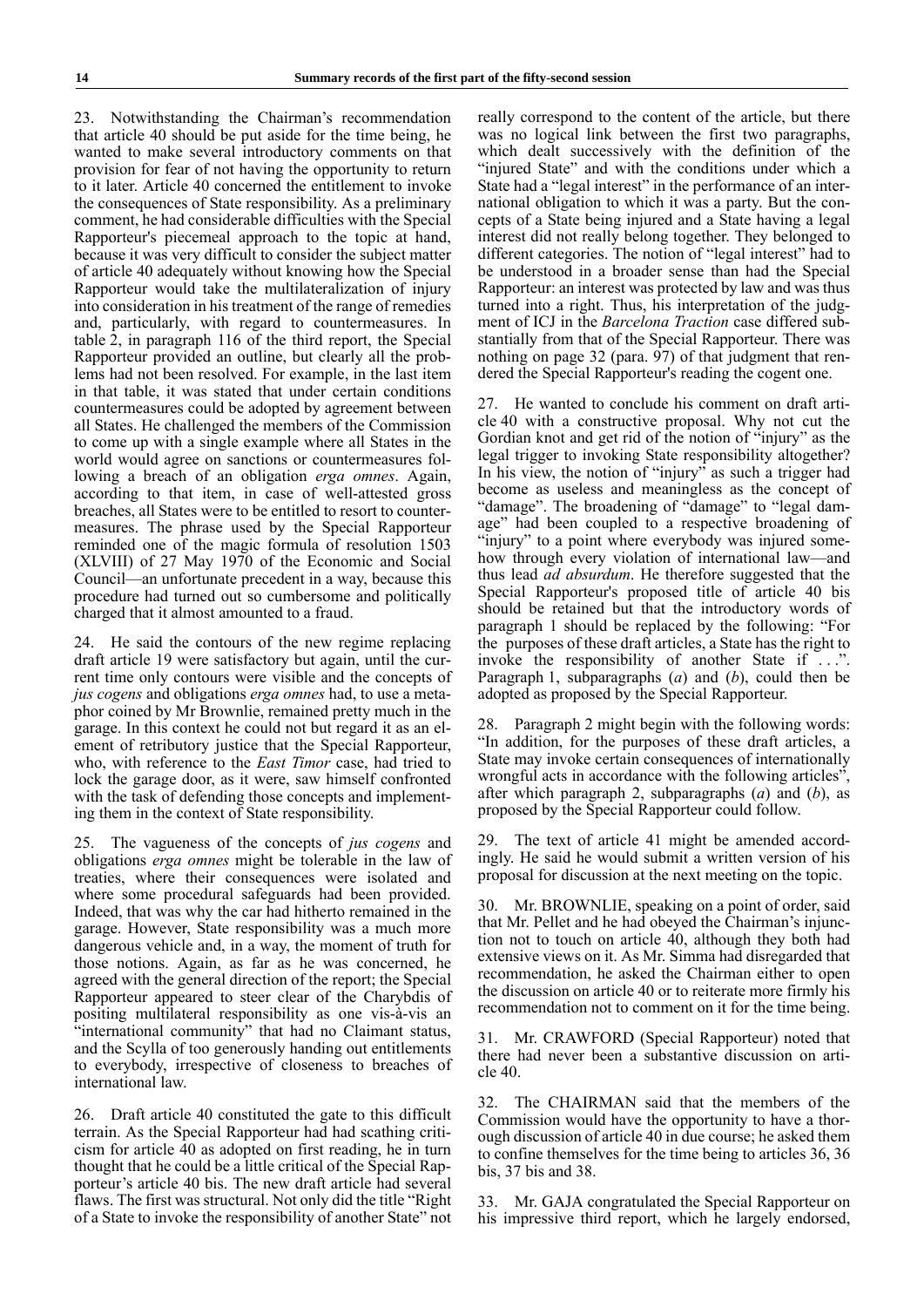particularly with regard to the proposed reorganization of the contents of a new draft. He endorsed the Special Rapporteur's proposal that the perspective of the State incurring responsibility rather than that of the injured State should be adopted for Part Two, as had been done for Part One. However, the draft articles should go further and consider all cases in which the State was responsible, not only those in which the responsibility of a State arose towards other States. In view of its workload, the Commission might be tempted to confine itself to that particular case. But if one took the Special Rapporteur's view that infringements of human rights or of the principle of selfdetermination injured not only States, but also individuals, or peoples, the situation of the latter could hardly be ignored in the draft articles. That affected the very obligations the responsible State had to fulfil as a consequence of the internationally wrongful act. Thus, for example, if an individual whose human rights had been infringed requested compensation rather than restitution, States should be precluded from insisting on restitution. In describing consequences of internationally wrongful acts, account would inevitably have to be taken of the position of all those who, under international law, had been injured, whether States, international organizations, other entities or individuals. It was not necessary to define more precisely when an individual or an entity other than a State had been injured. That was a question of primary norms which need not be resolved in detail in the draft articles.

34. With regard to article 36 bis, he tended to agree with the imaginative proposal that assurances and guarantees of non-repetition should be grouped with cessation. The Special Rapporteur suggested that, in order to establish when assurances and guarantees were required, the Commission should go beyond the text adopted on first reading, and also that the nature of the obligation infringed was of special relevance. That suggestion had been taken up by Mr. Pellet and could also be found in an observation by the Czech Republic.<sup>4</sup> In some cases, assurances of that type might not be needed because there was no risk of a repetition, while, on the contrary, a risk might exist for wrongful acts of less importance. For example, in the case of a Government that had committed an act of genocide and that was still in power, it might reasonably be assumed that there was a serious risk that acts of genocide would be repeated. That would be a good reason for insisting on assurances or guarantees of non-repetition. But it might also be the case that the same Government had been replaced by another that had a very good human rights record. The State would then still have committed the wrongful act, but there would be no point in requesting guarantees of non-repetition once the risk had disappeared. On the other hand, a serious risk of repetition could exist for minor infringements. A link might be established in the text between assurances or guarantees of nonrepetition and the seriousness of the risk of repetition, illustrating the point in the commentary by quoting the example given by Mr. Simma concerning a law that remained in force after the wrongful act stemming from the application thereof had been committed. If there was a risk of that legislation being applied again and giving rise to a wrongful act, it was reasonable for States to insist that

that legislation, which was not per se the cause of the wrongful act, should be repealed.

35. Article 37 bis should express the idea, already present in the commentary and taken up by the Special Rapporteur in his presentation, that not all consequences of an infringement should give rise to full reparation. Only direct or proximate consequences were concerned. Perhaps, as Mr. Brownlie had suggested, account should also be taken of another element, that of intention. Article 37 bis would be the appropriate place for that element, since it would concern all the possible consequences of the internationally wrongful act.

36. Turning to article 38, he said that the fact that the article was in square brackets augured ill for the fate awaiting it. The provision might be recast in positive terms, indicating by way of example some of the legal consequences that had not been dealt with, rather than, as proposed by Mr. Pellet, attempting to cover all the consequences provided for by customary law and including a saving clause to cover anything that might have been overlooked. Perhaps a reference should be inserted somewhere in the draft articles to the consequences that were not really part of the law of State responsibility. The best place for such a reference would be, not in Part Two, but in a Part Four, next to the reference to the rules relating specifically to the consequences of some wrongful acts (*lex specialis*). In drafting article 38, the Commission had had in mind issues of the validity or termination of treaties. If a wrongful act representing a material breach of a treaty was committed, the consequences set forth in article 60 of the 1969 Vienna Convention also applied. It might be unnecessary to say so, but there was no harm in stating that the breach of a treaty obligation could have consequences that went beyond the kind of consequences pertaining to the law of State responsibility. Those were not direct consequences, in the sense that the wrongful act would not bring about the termination of a treaty, but, in those circumstances, there would be the right to terminate the treaty. It might be useful to add such a provision. Perhaps the difficult case of unlawful situations created by wrongful acts should also be mentioned. In the case of the occupation of a territory by force, there was a set of consequences that clearly belonged to State responsibility, but other consequences might arise from the fact that the occupying State, throughout the time it occupied that territory, could not be entitled to prerogatives implied by possession of a territory. He thus favoured the retention of a recast article 38, placed somewhere else in the text.

37. Mr. KAMTO welcomed the work done by the Special Rapporteur in reorganizing Part Two of the draft articles on State responsibility so as to make it more coherent and substantial. He had always had some doubts about the distinction between primary and secondary rules, a distinction that was intellectually tempting, but difficult to apply in practice. Various arguments put forward by the Special Rapporteur in his second<sup>5</sup> and third reports, and by some members in their oral statements, clearly showed that that distinction was sometimes invalid. That being said, as that was the plinth on which the entire drafting

<sup>4</sup> See 2613th meeting, footnote 3.

<sup>5</sup> *Yearbook . . . 1999*, vol. II (Part One), document A/CN.4/498 and Add.1–4.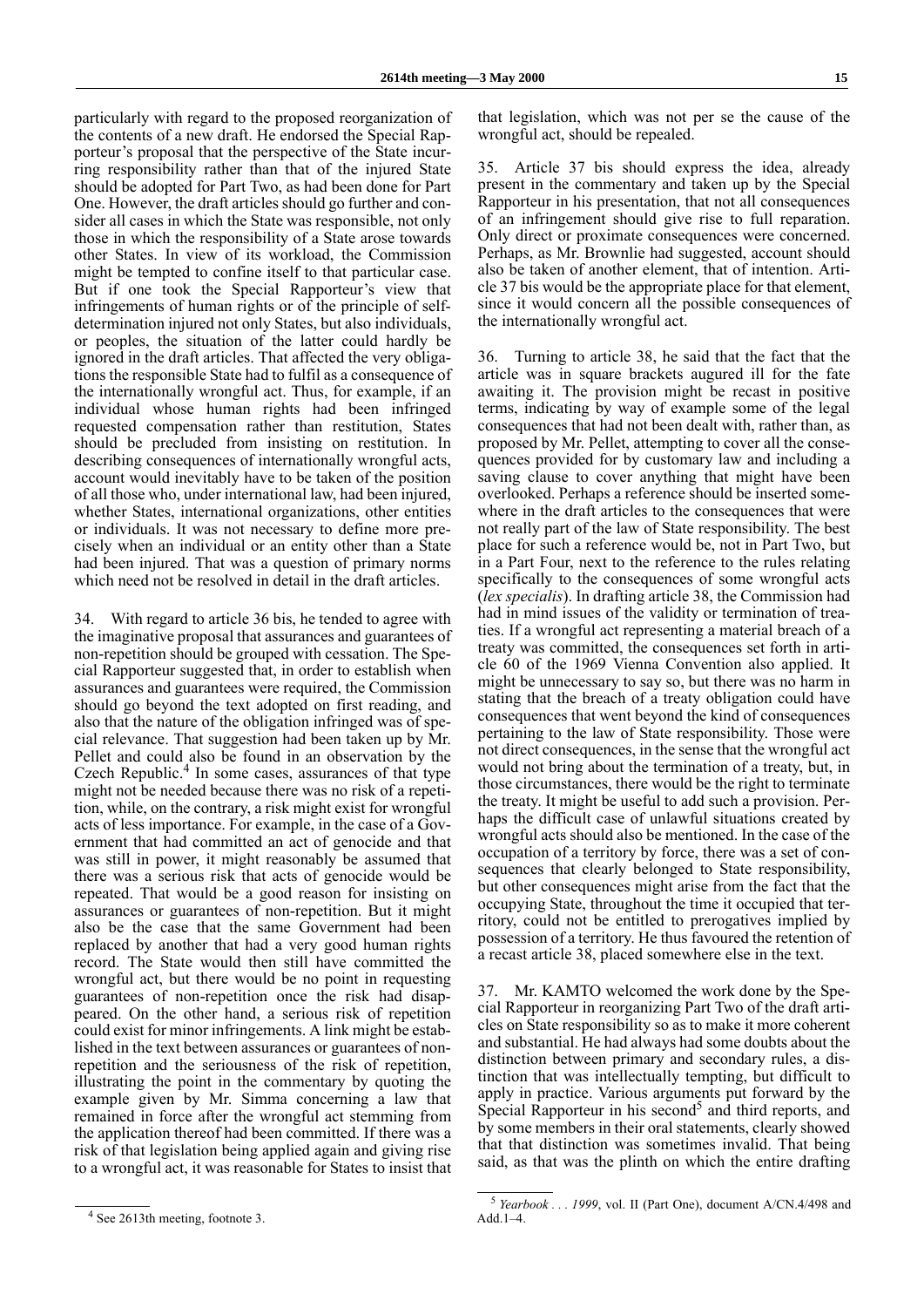exercise rested, it was perhaps unnecessary to dwell unduly on the problem.

38. While agreeing with the Special Rapporteur on the need to reformulate the title of Part Two, he nevertheless wondered whether the expression "legal consequences" was appropriate, given that it did not seem to offer a fully satisfactory reflection of the content of the articles in Part Two. Perhaps it would be more appropriate to speak of legal implications; for the word "consequences" implied the full range of effects immediately attached to the wrongful act itself, whereas what underlay the treatment in Part Two was the reaction provoked by the wrongful act, or what it implied, and not the consequence in the strict legal sense as usually understood.

39. In the French text of article 36, the words *est engagée par un fait* should be replaced by the words *est engagée à raison d'un fait*, as the responsibility of a State could not arise from the act itself.

40. With regard to paragraph 2 (*b*) of article 36 bis, the need for appropriate assurances and guarantees should be retained, although that would not be possible in every case. A guarantee of non-repetition would be useful in the case of a breach committed by recourse to force, as it would reassure the party that had been the victim of the breach. The term "guarantee" was perhaps somewhat strained, for the fact that a State undertook not to repeat the action did not mean that it would be as good as its word. At any rate, from a legal standpoint, the fact that such a guarantee had been given would be an additional element. In essence, it would be a new undertaking over and above the initial undertaking that had been breached. Psychologically, it could provide the other party with additional assurances. Such a guarantee could take a number of forms. It might be a commitment made before a court or a diplomatic act of the State that had been guilty of the internationally wrongful act.

41. Paragraph 2 of article 37 bis posed a drafting problem. Full reparation perhaps eliminated the legal consequences of the internationally wrongful act, but its material or factual consequences might persist, as reparation did not in every case seek to eliminate the consequences of the act, but was sometimes intended to compensate for them. The words "eliminate the consequences" should perhaps be amended. In his view, the paragraph should perhaps adopt the classical approach of stating that reparation could be made through restitution in kind and that, if that was not possible, it must take the form of compensation or satisfaction. The final phrase, stating that the two forms of reparation could be combined, would then be appropriate. But in the current formulation, the impression given was that restitution in kind and the other forms of reparation, namely, compensation and satisfaction, were placed on the same footing.

42. Lastly, on article 38, he shared the view of members who considered that the article served a purpose. The title might be improved: the words *autres conséquences* were preferable to *conséquences diverses* because even the consequences referred to previously were included in *conséquences diverses*, an expression that might encompass what had already been covered in article 36 bis or in article 37 bis.

43. Mr. KUSUMA-ATMADJA said he agreed with Mr. Kamto that the distinction between primary rules and secondary rules was rather artificial and hard to maintain. With regard to State responsibility, he referred to the case of the nationalization of a colonial Power's estates by the former colony on gaining independence. In that case, the former colony was entitled to correct the discrimination between foreigners and natives that had been practised by the former colonial Power by rejecting the rule of prompt, effective and adequate compensation. Furthermore, what Mr. Gaja had said concerning article 38 seemed very reasonable and he welcomed his proposal that the consequences of the internationally wrongful act should be dealt with in a Part Four specially drafted for that purpose. As for article 40, it was a very difficult provision which would require special treatment and should be considered separately.

44. Mr. CRAWFORD (Special Rapporteur) said that, in order to expedite the Commission's deliberations, he would immediately respond briefly to the comments made on his third report. First, no matter how the notion of "crime" was perceived, attention had to focus on the consequences of the gravest breaches.

45. During the work of the Drafting Committee, he would carefully study Mr. Pellet's proposal that a provision on damage should be drafted as a counterpart to article 3 of Part One. That concept had to be dealt with in Part Two of the draft articles in a variety of contexts, for example, restitution and compensation, to which it was unquestionably related. The title of Part Two admittedly covered some aspects which ought to be incorporated in Part Two bis. He was pleased about the apparent agreement on the need to draw a distinction between the consequences flowing from a wrongful act and their invocation. At a later stage, it would be necessary to consider whether the provisions in question should form two separate parts or two chapters of the same part.

46. The subject of detailed provisions had been dealt with in the report in the context of compensation because that was where it arose. He would seek guidance from the Commission during the first part of the session because of the disagreement between Mr. Pellet and Mr. Brownlie on the matter. In chapter I, section B, of his report, he would propose a separate article on interest, since interest was different from compensation. As to the advisability of going into details on the quantification of compensation or the underlying principles thereof, he would also require instruction from the Commission, for that was a highly complex question entailing lengthy research and it was not unconnected with the subject of diplomatic protection.

47. Similarly, joint and several responsibility, an important issue raised by Mr. Pellet, would be dealt with in chapter III, section B, of his report.

48. On the question of assurances and guarantees of non-repetition, he had merely disentangled the issues entangled in articles 19 and 40. It was true that, in the history of responsibility, especially in the nineteenth century, there had been instances in which demands for ironclad guarantees and assurances had been made in coercive terms and enforced coercively, and that explained some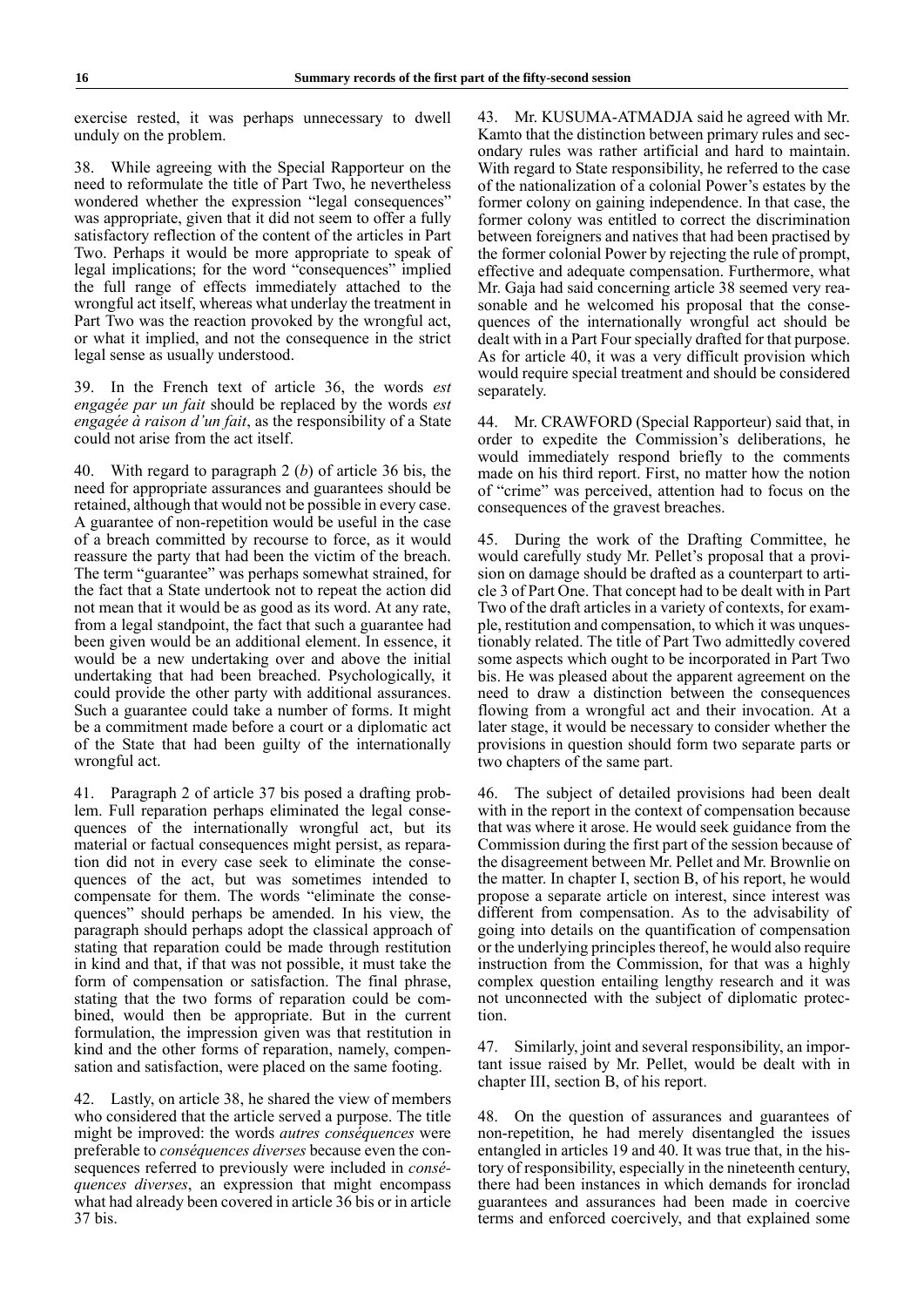reactions. Nevertheless, there were modern examples of guarantees and assurances supplied in the form of a declaration before a court and of demands therefor submitted without coercion. He himself endorsed Mr. Gaja's position that it would be useful to clarify the notion of assurances and guarantees of non-repetition and to refer in the commentary to the question of the gravity of the breach and the risk of repetition. That was a very delicate subject because it concerned the relationship between international and internal law. Hence, in that connection, it would be wise to hold that the mere existence in internal law of legislation which might be capable in certain circumstances of producing a breach was not per se a breach of international law, provided that the text at issue could be implemented in a way consistent with international law. At a general level, that seemed to be a correct principle.

49. There seemed to be general support for the retention of article 38 in some form. It would be a matter for the Drafting Committee to decide whether it was placed in Part Two or in Part Four. Personally, he would prefer the second option and a recasting of the provision.

50. He agreed with Mr. Brownlie that the application of the concept of "remote damage" depended on the particular legal context, but it also depended on the facts themselves. The Commission should not get lost in details and it might be better to avoid retaining classical formulas based on an analogy with internal law. Was restitution an optional remedy? Article 37 bis was neutral on the choice between restitution and compensation, whereas article 43, as it stood, established restitution as the primary remedy. He would return to that question when dealing with article 43. He was grateful to Mr. Brownlie for the argument he had set out for maintaining the notion of cessation in the draft articles. He was pleased that that position had been generally accepted. Furthermore, like Mr. Brownlie, he considered that the notion was not exclusively linked to that of a continuing wrongful act, since there could be a pattern of individual breaches not itself separately classified as a wrongful act, but which nonetheless called for cessation and, possibly, for assurances and guarantees. The Drafting Committee should examine that point.

51. Mr. Pellet and Mr. Simma were uncertain about reflexivity, a matter requiring further consideration in the Drafting Committee, which would have to decide on the retention or deletion of certain provisions. Moreover, he agreed with Mr. Simma that the Commission should review the limitation referred to in article 42, paragraph 3, when it studied countermeasures.

52. He noted that Mr. Gaja was in agreement with the need to pursue reflection on the topic of directness or proximity in the context of article 37 bis. His comments on the location of article 38 deserved consideration.

53. In his own opinion, the Commission was more concerned with cessation and reparation than with underlying issues like the validity of legal acts. Although that subject was a question of legal effects, it raised problems of its own.

54. He subscribed to most of Mr. Kamto's drafting comments. The distinction between primary and secondary rules should not be abandoned, although the application of many secondary rules would be affected by primary rules.

55. Mr. PELLET asked the Special Rapporteur to cite examples of cases in which the courts had given assurances and guarantees of non-repetition. He did not see any, apart from a vague kind of judicial guarantee of nonrepetition by which ICJ had specified, in its judgment in the *Nuclear Tests* case (*New Zealand* v. *France*), that the applicant could request an examination of the situation if the situation had changed. But that was not a problem of responsibility. In that case, the Court had not found France guilty of committing an internationally wrongful act and its conclusion did not really seem to be a guarantee of non-repetition. He was not convinced by Mr. Simma's example either: he did not have the impression that the appeals body in question had given the slightest guarantee of non-repetition. He was in favour of the progressive development of international law, but it was necessary to decide in which direction to point it.

56. Concerning the question of restitution, he agreed a priori with the Special Rapporteur that the problem should be considered in connection with article 43. In that context, he disagreed with Mr. Brownlie: once the principle established in the judgment in the *Chorzów Factory* case was accepted, it was only logical to give priority to *restitutio in integrum*. The purpose of reparation was to do away as much as possible with the consequences of the internationally wrongful act. If that principle was not applied first, States, and rich States in particular, would be able to commit an internationally wrongful act. That was unacceptable: *restitutio in integrum* must be the primary form of reparation. Restitution was the rule.

57. He was troubled by the references which Mr. Brownlie and Mr. Kusuma-Atmadja had made to nationalizations. That question had nothing to do with the problem of responsibility. In international law, nationalization was a lawful act and the right to nationalize was subject to a number of conditions, including the obligation to pay compensation and not to discriminate. It was only when a State failed to comply with those obligations that it committed an internationally wrongful act entailing its responsibility. Compensation for nationalization was not compensation for an internationally wrongful act.

58. With regard to the direct nature of the damage, he pointed out that the chain of causality, or "transitivity", must be direct and uninterrupted, whereas the cause might not be immediate. He was not certain whether the word "proximity" should be used in connection with causality. A whole series of events could take place between an internationally wrongful act and the damage and the chain of "transitivity" was such that the damage was reparable on the basis of responsibility for a breach, i.e. for a wrongful act. That idea should be reflected in an article rather than in the commentary.

59. Mr. SIMMA said he concluded from the discussion that assurances and guarantees of non-repetition should be a function of two parameters: the seriousness of the breach and the probability of repetition. He could not see that the seriousness of a breach was a factor calling for